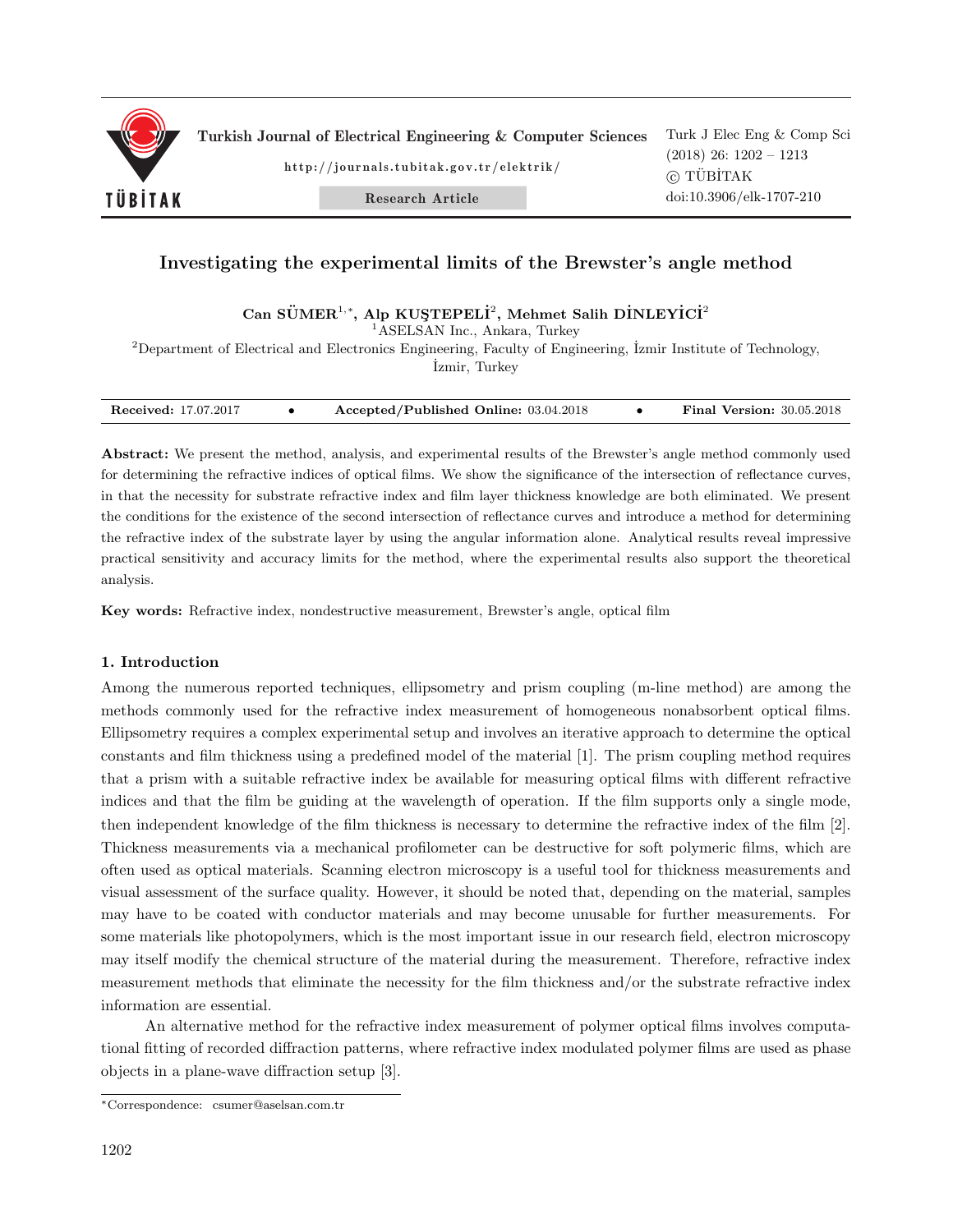Brewster's angle method is a technique based on very limited penetration, frequently used for measuring refractive indices of optical materials. Brewster's angle based methods are usually preferred over other measurement techniques due to the simple experimental setup and straightforward calculations required. With the appropriate selection of the employed laser wavelength, refractive indices of photosensitive films can be measured without exposing the photoactive materials, i.e. nondestructive measurements are achievable. Reliable results are easily obtained as long as the surface and interfaces of the measured samples are smooth.

While the method is a straightforward tool for measuring the refractive index of bulk systems [4], for the measurement of ambient-film-substrate systems, fitting is necessary in order to obtain precise values [5]. To measure the refractive index with high sensitivity, a combined approach involving a separate measurement of the film thickness has also been reported, where the results were enhanced using computer simulations and data-fitting for the measured values [6].

The Abeles–Brewster method is an improved version of the technique that eliminates the necessity to obtain the thickness of the optical film layer [7]. This method requires an additional reflectance measurement of the uncoated substrate layer to be compared with the system measurement [8]. Using Brewster's angle based methods, film refractive index measurement sensitivities of 0.0065, 0.0056 (relative error: 0.3%), 0.0050, and 0.0020 were reported in [9], [5], [10], and [8] respectively in accordance with descending order.

This paper presents a theoretical, analytical, and experimental investigation of the Brewster's angle method based on the significance of intersections of reflectance curves for samples with different thicknesses. The analysis reveals that no prior theoretical and empirical knowledge of the material properties is needed. In addition, the necessity to know the substrate refractive index and the film layer thickness is eliminated. It is also shown that it is possible to determine the substrate refractive index using the intersection angles alone, without having to know the properties of any other layers in the ambient-film-substrate system. Experimental sensitivity and accuracy limit analyses of the method have been performed using an analytical approach. Experimental measurements were carried out to support the theoretical studies and the results are presented.

#### **2. Background**

The reflection coefficient of p-polarized light from the interface of two dielectric media with refractive indices  $n_1$  and  $n_2$  is given by the Fresnel equations as [11]:

$$
r_p = \frac{n_2 \cos \theta_1 - n_1 \cos \theta_2}{n_2 \cos \theta_1 + n_1 \cos \theta_2} \tag{1}
$$

where  $\theta_1$  and  $\theta_2$  are the angles of incidence and refraction, respectively. If  $n_1 < n_2$ , the reflection coefficient completely vanishes at angle  $\theta_1 = \theta_B$ , i.e. the Brewster's angle, expressed as [11]:

$$
\theta_B = \tan^{-1} \frac{n_2}{n_1} \tag{2}
$$

Measurement of the refractive index using the Brewster's angle technique involves the illumination of the material with p-polarized light while the angle of incidence is varied to obtain the angle of minimum reflectance. The angle of minimum reflectance occurs at Brewster's angle, and if the ambient medium is air, i.e.  $n_1 = 1$ , the refractive index of the material is found simply by taking the tangent of the angle of minimum reflectance.

When the optical material is in the form of a film rather than bulk material, the reflection obtained from the material becomes the convolution of the ambient-film-substrate system (Figure 1).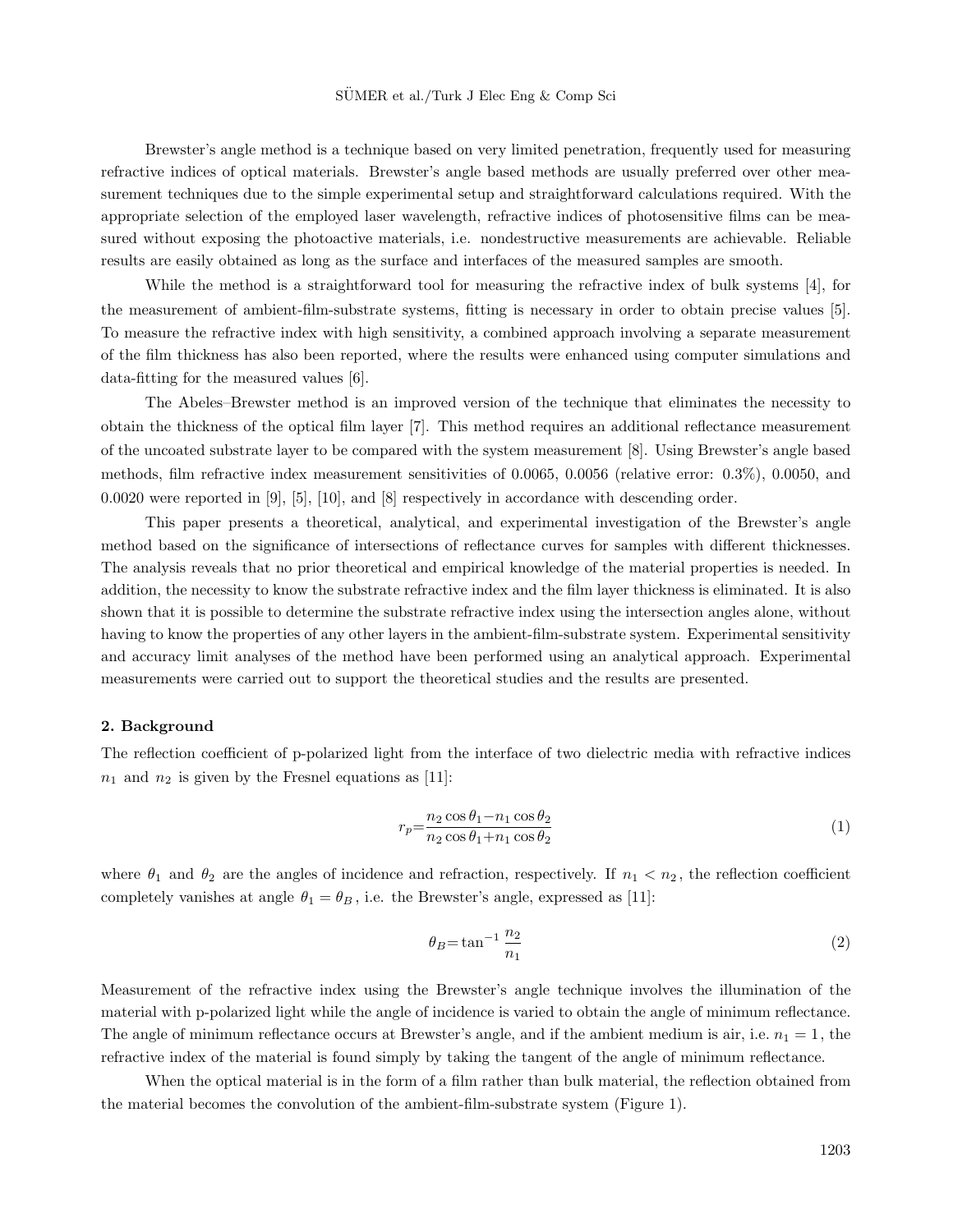$S\ddot{\text{U}}\text{MER}$ et al./Turk J Elec Eng & Comp Sci



**Figure 1**. Ambient-film-substrate model used in the calculations.

Here  $n_0$ ,  $n_1$ , and  $n_2$  represent the ambient, film and substrate refractive indices, respectively; *d* is the film thickness;  $\theta_0$  and  $\theta_1$  are the angle of incidence for the incoming beam and the angle of refraction for the beam refracted in the film layer, respectively; and *θ*<sup>2</sup> is the angle of refraction in the substrate region. All layers are assumed to be homogeneous and nonabsorbent.

<span id="page-2-0"></span>The reflectance  $R(\theta)$  for p-polarized light of an ambient-film-substrate system has the following form [12]:

$$
R(\theta) = \left| \frac{r_{01} + r_{12}e^{-2i\beta}}{1 + r_{01}r_{12}e^{-2i\beta}} \right|^2
$$
\n(3)

where  $r_{01}$  and  $r_{12}$  are Fresnel reflection coefficients at the ambient-film and film-substrate interfaces, respectively, and  $\beta = (2\pi/\lambda_0) n_1 d \cos \theta_1 = (2\pi/\lambda_0) d \sqrt{n_1^2 - n_0^2 \sin^2 \theta_0}$ , where  $\lambda_0$  is the wavelength in vacuum. In order to estimate the refractive indices, the substrate refractive index and film thickness, namely  $n_2$  and  $d$ , must be known.

# **3. Limits of the method**

# **3.1. Theory**

<span id="page-2-1"></span>The reflectivity of a homogeneous dielectric film located between two homogeneous media for p-polarized light is expressed as given in Eq. ([3\)](#page-2-0). For mathematical convenience, the reflectance expression can be written as [12]:

$$
R(n_0, n_1, n_2, \theta_0, d, \lambda_0) = \frac{r_{01}^2 + r_{12}^2 + 2r_{01}r_{12}\cos 2\beta}{1 + r_{01}^2r_{12}^2 + 2r_{01}r_{12}\cos 2\beta}
$$
(4)

where  $\beta = \beta (n_0, n_1, \theta_0, d, \lambda_0)$ ,  $r_{01} = r_{01} (n_0, n_1, \theta_0)$ , and  $r_{12} = r_{12} (n_0, n_1, n_2, \theta_0)$ . Using Snell's law and trigonometric identities, the Fresnel coefficients can be written as:

$$
r_{01} = \frac{n_1 \cos \theta_0 - n_0 \sqrt{1 - \left(\frac{n_0}{n_1} \sin \theta_0\right)^2}}{n_1 \cos \theta_0 + n_0 \sqrt{1 - \left(\frac{n_0}{n_1} \sin \theta_0\right)^2}}
$$
(5)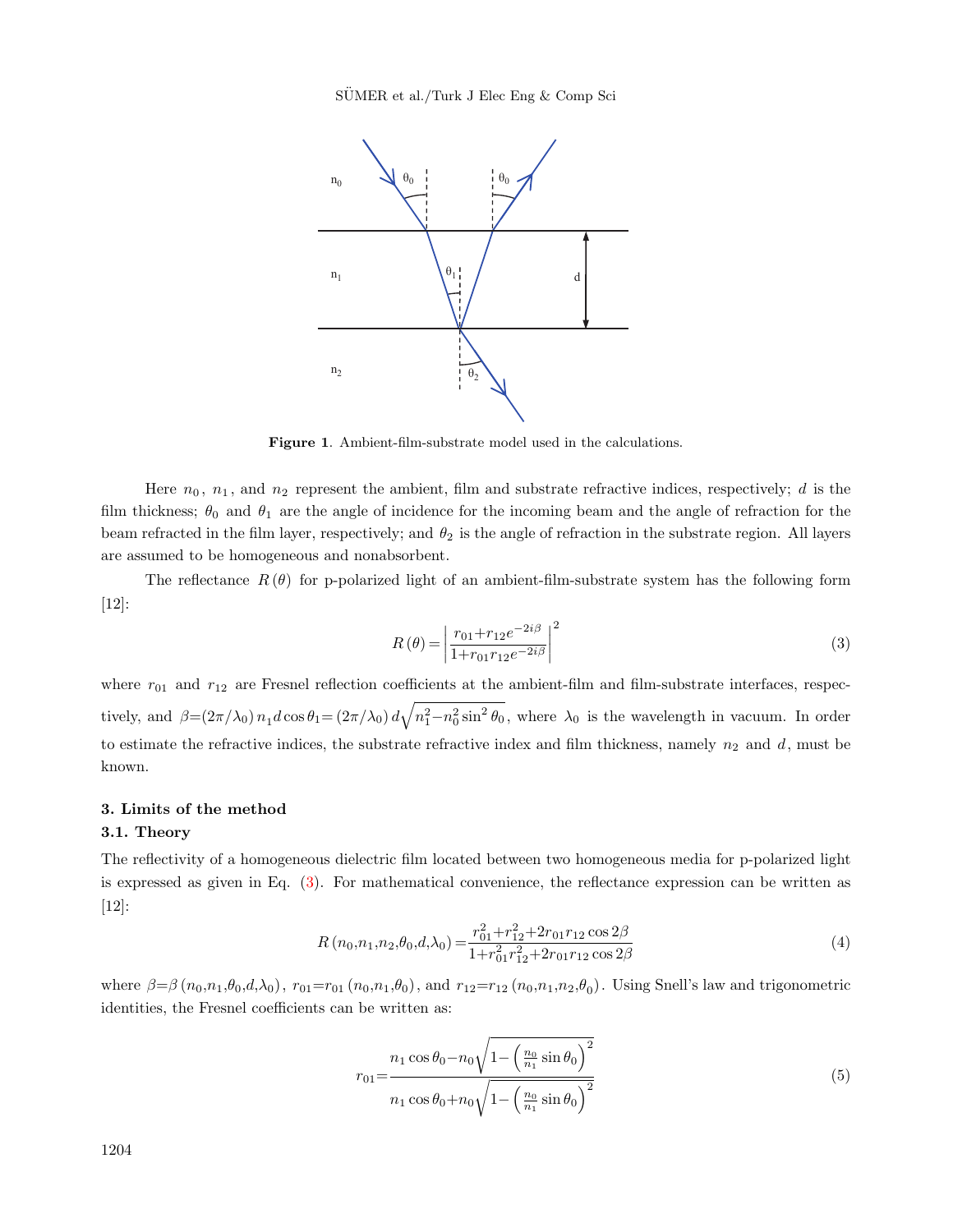$$
r_{12} = \frac{n_2 \sqrt{1 - \left(\frac{n_0}{n_1} \sin \theta_0\right)^2} - n_1 \sqrt{1 - \left(\frac{n_0}{n_2} \sin \theta_0\right)^2}}{n_2 \sqrt{1 - \left(\frac{n_0}{n_1} \sin \theta_0\right)^2} + n_1 \sqrt{1 - \left(\frac{n_0}{n_2} \sin \theta_0\right)^2}}
$$
(6)

<span id="page-3-1"></span>Considering the case where the angle of incidence of the incoming beam is exactly the Brewster's angle for the ambient-film interface, i.e.  $\theta_0 = \tan^{-1}(n_1/n_0) = \theta_B$ , it can easily be seen that:

<span id="page-3-0"></span>
$$
r_{01} \left(\theta_B = \theta_0\right) = 0,\tag{7}
$$

$$
r_{12} \left(\theta_B = \theta_0\right) = \frac{n_1 n_2 - \frac{n_1}{n_2} \sqrt{n_0^2 n_2^2 + n_1^2 n_2^2 - n_0^2 n_1^2}}{n_1 n_2 + \frac{n_1}{n_2} \sqrt{n_0^2 n_2^2 + n_1^2 n_2^2 - n_0^2 n_1^2}}
$$
\n
$$
\tag{8}
$$

$$
\beta (\theta_B = \theta_0) = \frac{2\pi}{\lambda_0} dn_1^2 \frac{1}{\sqrt{n_0^2 + n_1^2}}\tag{9}
$$

Substituting Eq.  $(7)$  $(7)$  in the reflectance equation (Eq.  $(4)$  $(4)$  $(4)$ ) yields the expression for the reflection when the angle of incidence equals the Brewster's angle for the ambient-film interface:

$$
R\left(\theta_B=\theta_0\right)=r_{12}^2\tag{10}
$$

which is a function of  $n_0$ ,  $n_1$ , and  $n_2$ , i.e.  $R(\theta_B = \theta_0) = R(n_0, n_1, n_2)$  (see Eq. [\(8](#page-3-1))). This means that when the angle of incidence is equal to the Brewster's angle for the ambient-film interface, the value of the reflection does not depend on the thickness of the film, *d*. i.e. if  $\theta_0 = \theta_B$ , then:

$$
\frac{\partial R}{\partial d} = \frac{\partial r_{12}^2}{\partial d} = 0.
$$
\n(11)

The interpretation of the above expression implies the following: for a set of reflectance measurements performed on different samples with the same material in the film layer, the measured reflectance value at the Brewster's angle will always be the same, regardless of the film thickness. Consequently, by a set of measurements performed on samples with different thicknesses, the refractive index of the film can be found without any necessity to know the actual thickness of the film layers themselves. This property was also observed in [13] and partially analyzed in [14] and [15]. In this study, which was outlined in [16], mathematical properties of the above technique are utilized for further investigation; in addition, the significance of the method is demonstrated based on consequent derivations, numerical analysis, and experimental studies.

It should be noted here that, for the configuration presented in Figure 1, if  $\theta_0 = \theta_B$ , obtaining a zero reflection coefficient for any given film thickness requires either  $n_2 = n_0 = 1$  or  $n_1 = n_2$  in Eq. ([8\)](#page-3-1), which implies the structure to be either a film layer sandwiched by ambient on both sides or a single-interface structure. Therefore, if  $\theta_0 = \theta_B$ , it is not possible to reduce the reflection coefficient of a film-covered substrate to zero for any film thickness.

#### **3.2. Calculations**

In order to illustrate the uniqueness of the intersection point, reflectance curves of various samples with film layer thicknesses varying between 0.5  $\mu$ m and 300  $\mu$ m have been calculated for a laser wavelength of 633 nm, where an angular measurement resolution of 0.01<sup>°</sup> was assumed (Figure 2).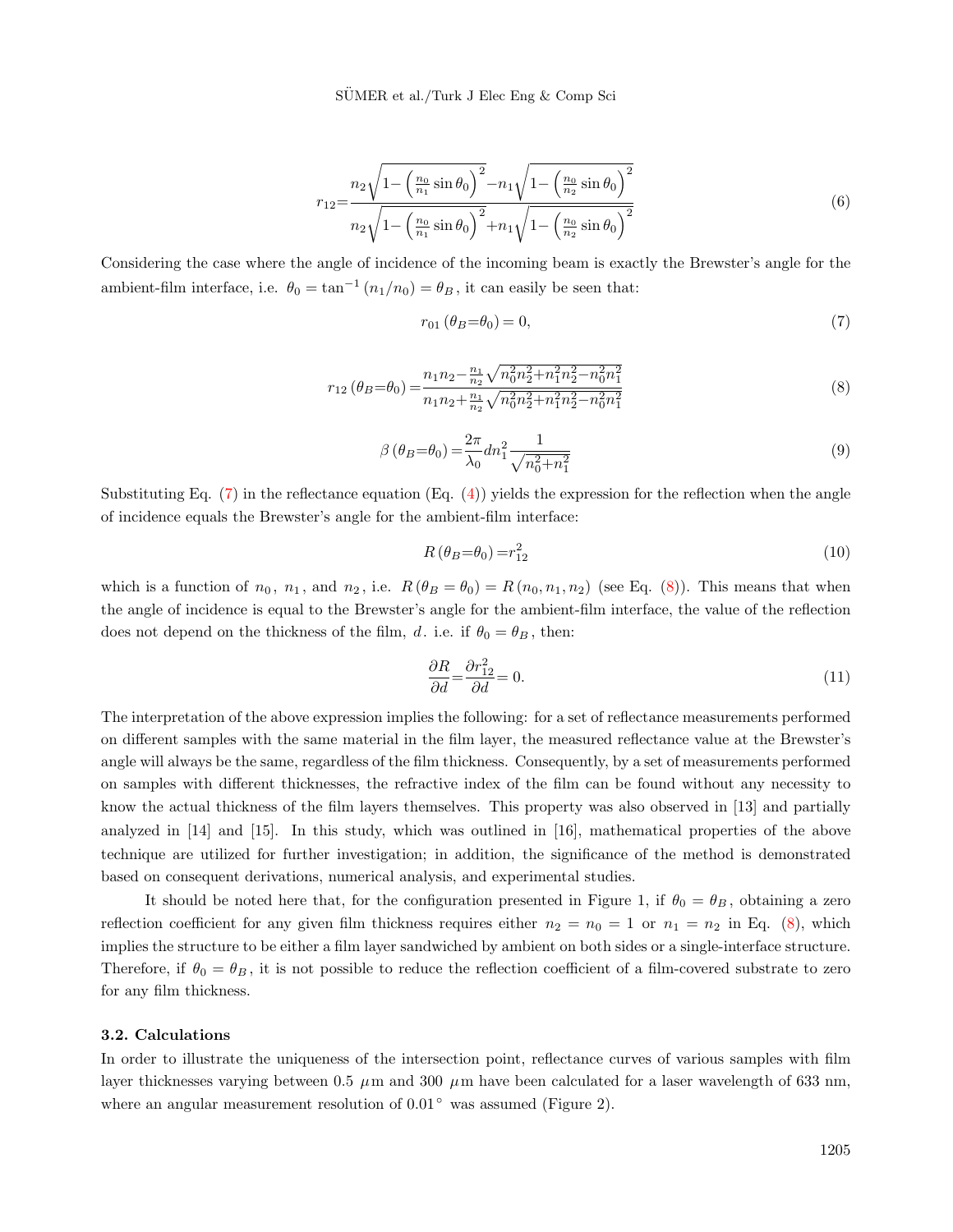$S\ddot{\text{U}}$ MER et al./Turk J Elec Eng & Comp Sci



**Figure 2**. Intersection of reflectance curves for different thicknesses.

Although measuring only two samples with different thicknesses would be sufficient to determine the refractive index of the film, a higher number of measurements leads to assurance in determining the exact angular point of intersection.

Moreover, if the same dielectric film is coated on an alternative substrate with a different refractive index, the angular location of the intersection point remains the same. The difference is only in the value of reflectance at the point of intersection. This variation can be visualized as the intersection point shifting upwards or downwards on the reflectance graph with shift direction depending on the substrate refractive index. What this means is that with this method neither the thickness of the film layer nor the refractive index of the substrate needs to be known in order to calculate the refractive index of the film layer. As stated previously, once the angle of intersection is determined, the refractive index of the film layer can easily be calculated since the angle of intersection corresponds to the Brewster's angle for the ambient-film interface. That is:

<span id="page-4-2"></span>
$$
\tan \theta_{int} = \frac{n_1}{n_0} \Longrightarrow n_1 = n_0 \tan \theta_{int} \tag{12}
$$

In addition, further investigation shows that a second intersection of the reflectance curves occurs due to  $r_{12}$ becoming zero at the angle of incidence, calculated by:

<span id="page-4-3"></span>
$$
\theta_0 = \sin^{-1}\left(\frac{n_1 n_2}{n_0} \frac{1}{\sqrt{n_1^2 + n_2^2}}\right) \tag{13}
$$

<span id="page-4-1"></span>if a structure as in Figure 1 satisfies either of the below conditions:

<span id="page-4-0"></span>
$$
n_1 \le \frac{n_2}{\sqrt{n_2^2 - 1}}\tag{14}
$$

$$
n_2 \le \frac{n_1}{\sqrt{n_1^2 - 1}}\tag{15}
$$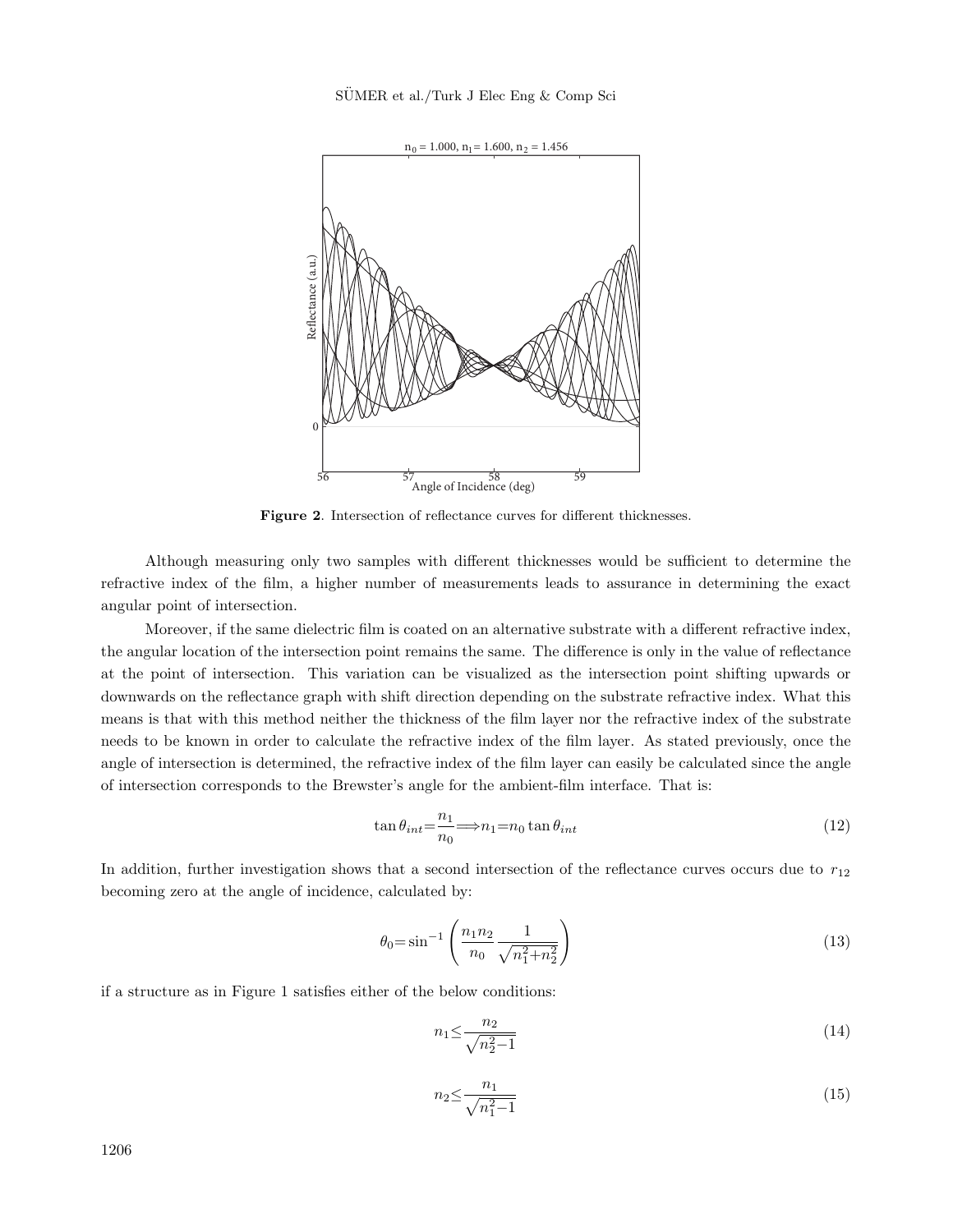The conditions of existence for this second intersection are illustrated in Figure 3. The second intersection, an example of which is depicted in Figure 4, occurs because either of the conditions given in Eqs. ([14\)](#page-4-0) and ([15\)](#page-4-1) makes the Brewster's angle for the second intersection smaller than the critical angle for the interface, permitting it to exist within the measurable range.



**Figure 3**. Region of existence (shaded area) for the second intersection.



**Figure 4**. Intersection of reflectance curves for different thicknesses: intersection angles correspond to the Brewster's angles for  $n_0 - n_1$  and  $n_1 - n_2$  interfaces.

# **3.3. Substrate refractive index**

If two intersection points exist for the reflectance curves (as in Figure 4) of an ambient-film-substrate configuration, it can be shown that the substrate refractive index can be determined using the angular data alone. If the intersection angles of the curves are obtained using the measurements, it is possible to determine the substrate refractive index without having to know either the refractive index (*n*1) or the thickness (*d*) of the film layer. It can be shown that, using Eqs.  $(12)$  $(12)$  $(12)$  and  $(13)$  $(13)$  and assuming the ambient is air  $(n_0=1)$ , the substrate refractive index can be found using:

<span id="page-5-0"></span>
$$
n_2 = \frac{\alpha \beta}{\sqrt{\alpha^2 - \beta^2}}\tag{16}
$$

where  $\alpha = \tan(\theta_{i1}), \ \beta = \sin(\theta_{i2}),$  and  $\theta_{i1}$  and  $\theta_{i2}$  are angular values of the first and second intersection points, respectively  $(\theta_{i1} < \theta_{i2})$ .

### **3.4. Sensitivity**

The sensitivity of the method was investigated by studying the reflectance curves at the intersections in detail. Sensitivity was defined by the angular width of the uncertainty region, which is determined by the loss of linearity in the envelope enclosing multiple reflectance curves. The angular width was taken as the error margin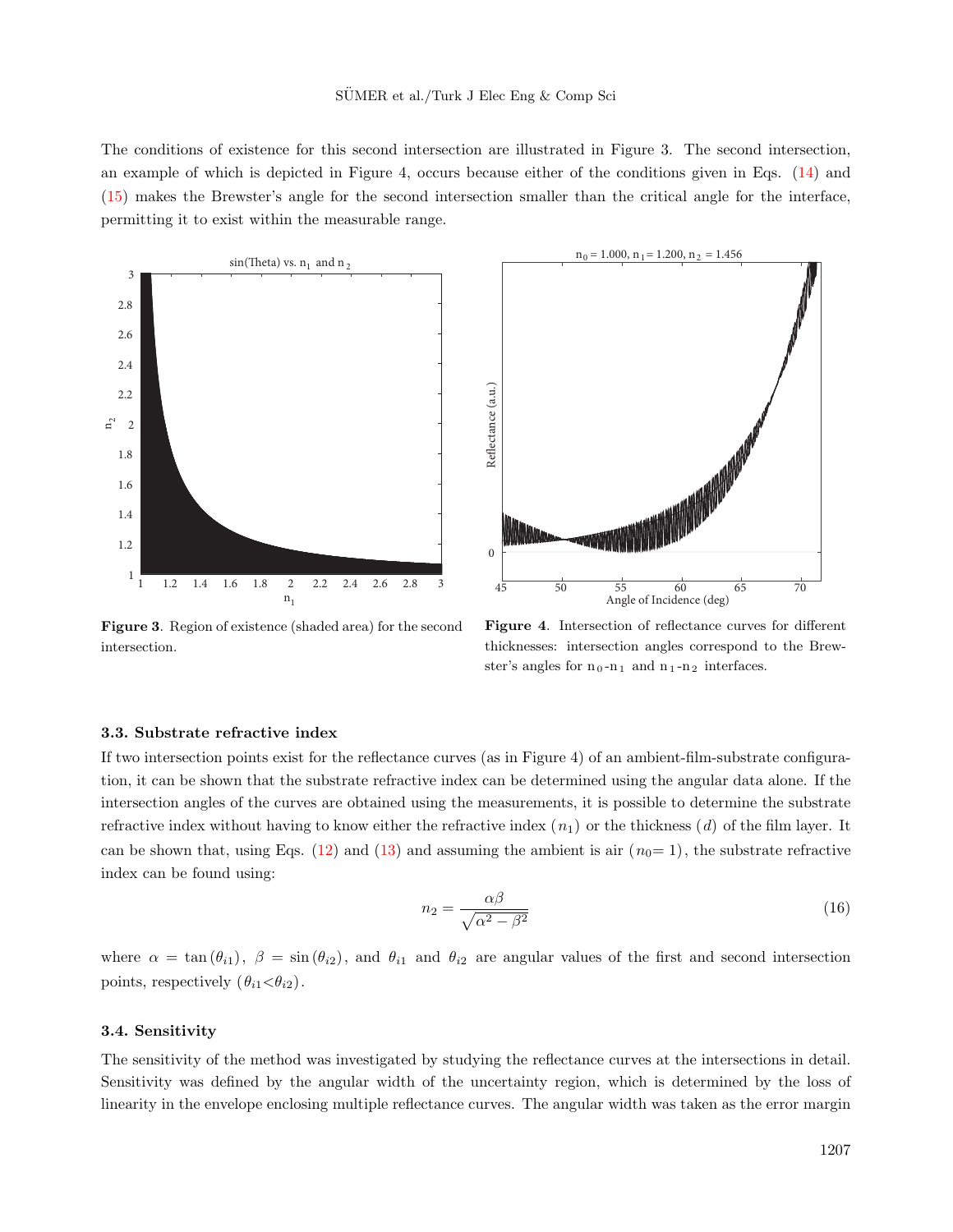determining the ambiguity of the results experimentally achievable by the method, since mathematically there can be no ambiguous region defined for the theoretical intersection point.

For the configuration including a single intersection of reflectance curves as in Figure 2, the close study of the intersection indicates an angular uncertainty of ∆*θ* = 0.000815*◦* , as shown in Figure 5. Accordingly, for the single intersection configuration, the maximum error in the refractive index measurement corresponds to  $\Delta$ n = 1.4224 × 10<sup>-5</sup>.

For the configuration including two intersections as shown in Figure 4, the angular width of uncertainty for the first intersection was determined as ∆*θ* = 0.00163 *◦* , which corresponds to a maximum error in refractive index of  $\Delta$ n = 2.8449 × 10<sup>-5</sup> (see Figure 6).



**Figure 5**. Close study of the intersection point for the single-intersection configuration.

**Figure 6**. Close study of the first intersection for the two-intersection configuration.

For the same configuration, the angular width uncertainty for the second intersection was determined as  $\Delta θ = 0.0014°$ , corresponding to a maximum error in substrate refractive index of  $\Delta n = 2.0541 \times 10^{-3}$  (see Figure 7).

#### **3.5. Accuracy**

Accuracy analysis of the method was performed by studying the exact location of intersection points using only the obtained reflectance plots. Intersection locations were determined by tracing the linear sections of the envelopes enclosing the reflectance curves and then the refractive indices corresponding to central intersection points were calculated. For film refractive index  $n_1$ , relative errors of the analytically determined refractive indices were calculated with respect to the actual refractive indices. In configurations with two intersection points, substrate refractive indices  $n_2$  were obtained by using the intersection points  $\theta_{i1}$  and  $\theta_{i2}$  with Eq. [\(16](#page-5-0)), and relative errors were calculated with respect to the actual values of the substrate refractive index.

The analysis of the intersection point for the configuration with a single intersection point given in Figure 5 is presented in Figure 8. Results indicate a relative error rate of 1.5464 *<sup>×</sup>* <sup>10</sup>*−*<sup>5</sup> % in determining the optical film refractive index.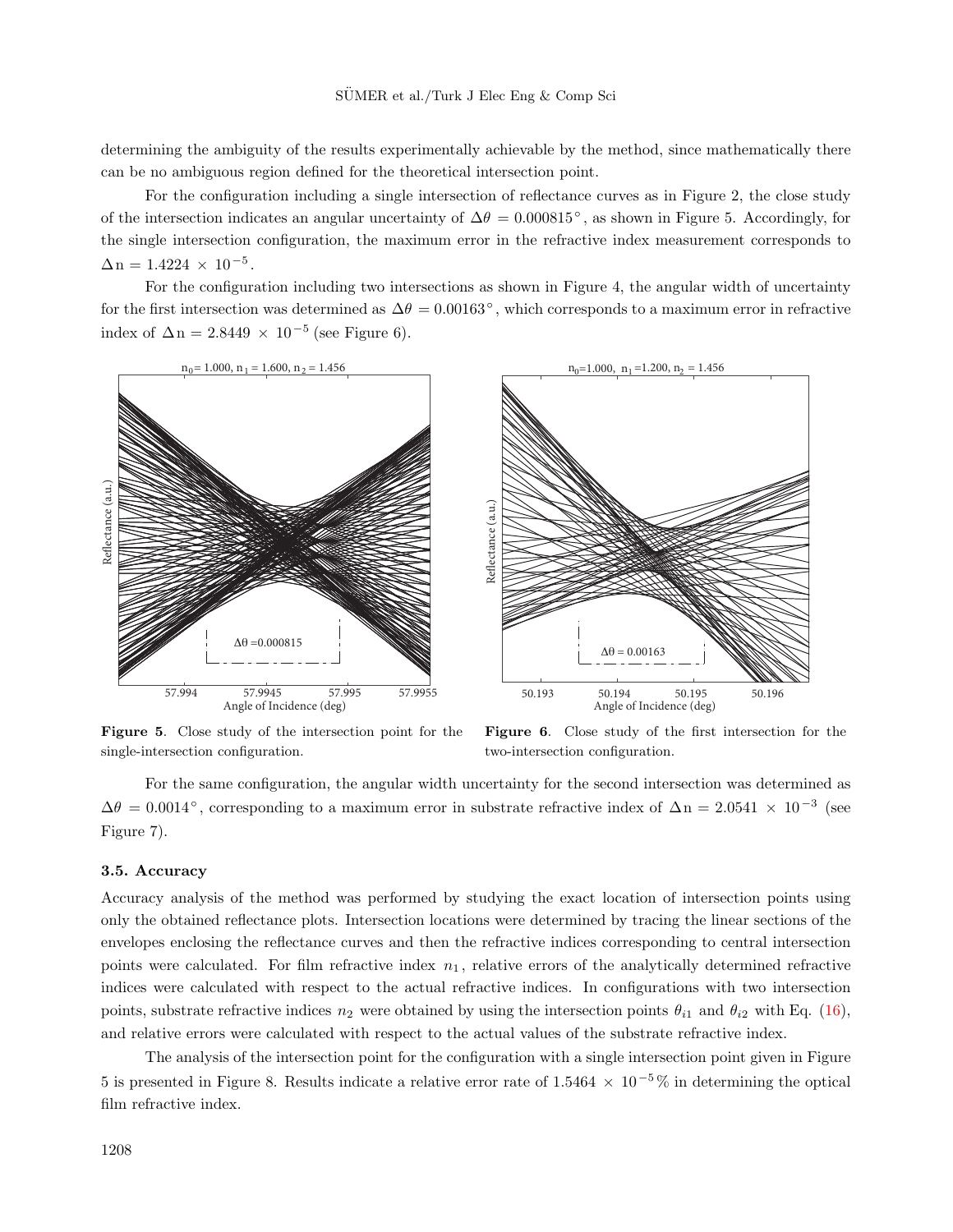

**Figure 7**. Close study of the second intersection for the two-intersection configuration.



**Figure 8**. Exact point of intersection for the singleintersection configuration.

For the configuration with two intersections presented in Figures 6 and 7, the analysis of the exact intersection points indicates a relative error rate of 2.9897 *<sup>×</sup>* <sup>10</sup>*−*<sup>5</sup> % and 1.2772 *<sup>×</sup>* <sup>10</sup>*−*<sup>5</sup> % in determining the film and substrate refractive indices, respectively (see Figures 9 and 10). The results given above, as well as calculations for additional configurations, are presented together in the next section.



**Figure 9**. Exact point of intersection for the first intersection of the two-intersection configuration.



Figure 10. Exact point of intersection for the second intersection of the two-intersection configuration.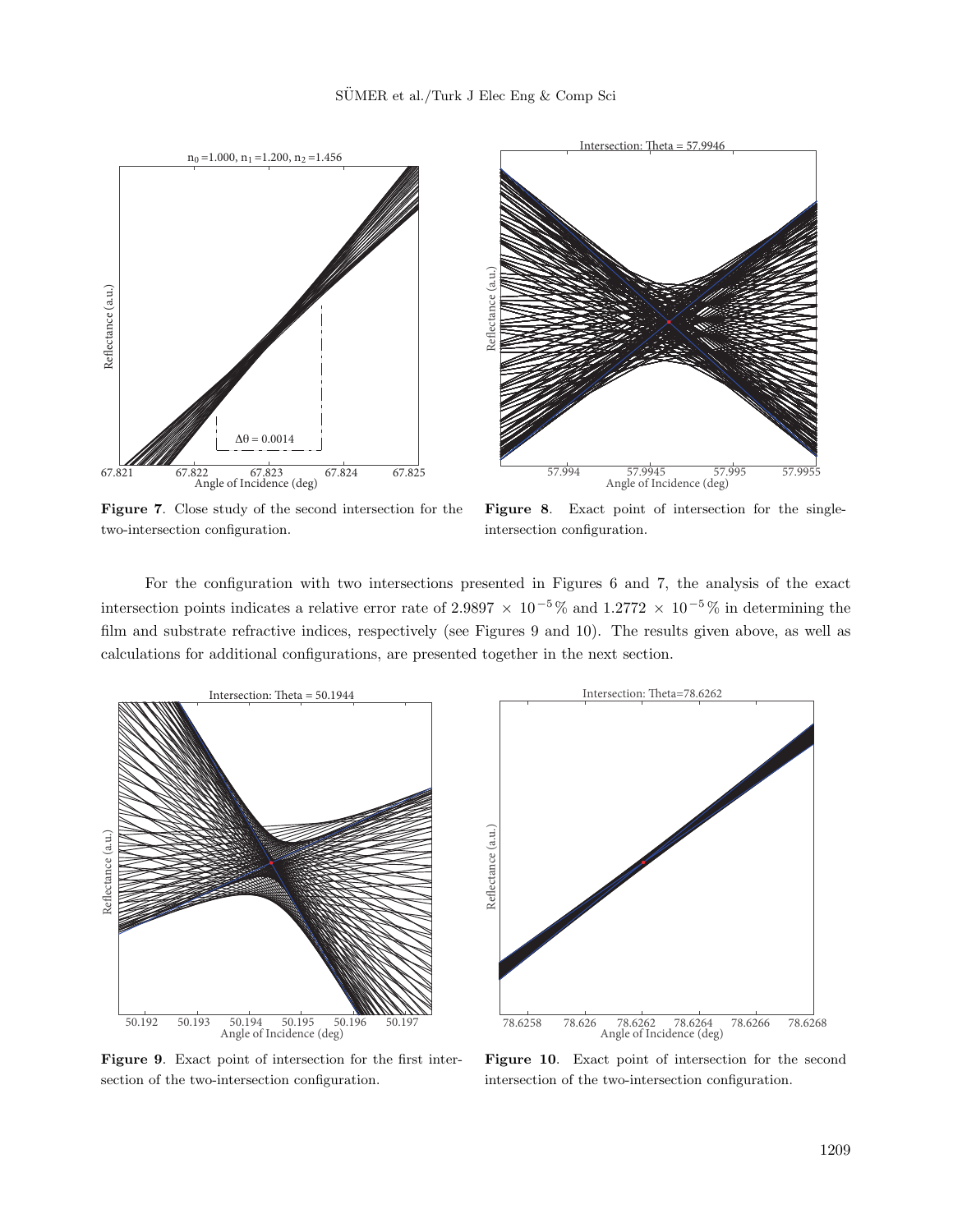# **4. Numerical results**

Results of the sensitivity analysis are presented in Table 1. Corresponding to an angular resolution of 0.01<sup>°</sup> in the measurements, results indicate a maximum experimental refractive index sensitivity of up to 0.000014 for the measurement of the film layer, which is well beyond the sensitivity figures reported earlier. It also presents a maximum experimental sensitivity for the measurement of substrate refractive index of 0.002054.

| Configuration |       | Calculation    |                      |                         |                      |                         |
|---------------|-------|----------------|----------------------|-------------------------|----------------------|-------------------------|
| $n_0$         | $n_1$ | n <sub>2</sub> | $\Delta \theta_{i1}$ | $n_1$ sensitivity       | $\Delta \theta_{i2}$ | $n_2$ sensitivity       |
| 1.000         | 1.600 | 1.456          | $0.000815^{\circ}$   | $1.4224 \times 10^{-5}$ |                      |                         |
| 1.000         | 1.200 | 1.456          | $0.001630^{\circ}$   | $2.8449 \times 10^{-5}$ | $0.001400^{\circ}$   | $2.0541 \times 10^{-3}$ |

**Table 1**. Sensitivity analysis of the method.

Results of the accuracy analyses for the film refractive index (RI) based on the first intersection and the substrate refractive index based on the second intersection are presented in Tables 2 and 3, respectively. In both tables, determined values for the intersection angles are only shown up to the third digit and error figures are only shown up to the fourth digit for convenience.

| Configuration |                |                | Calculation      |                         |                         |
|---------------|----------------|----------------|------------------|-------------------------|-------------------------|
|               |                |                |                  | Relative error $(\%)$   |                         |
| $n_0$         | n <sub>1</sub> | n <sub>2</sub> | $\theta_{i1}$    | Absolute RI error       |                         |
| 1.000         | 1.200          | 1.456          | $50.194^{\circ}$ | $9.8055 \times 10^{-7}$ | $8.1713 \times 10^{-5}$ |
| 1.000         | 1.200          | 1.700          | $50.194^\circ$   | $3.5876 \times 10^{-7}$ | $2.9897 \times 10^{-5}$ |
| 1.000         | 1.245          | 1.483          | $51.228^{\circ}$ | $4.2595 \times 10^{-6}$ | $3.4214 \times 10^{-4}$ |
| 1.000         | 1.245          | 1.513          | $51.228^{\circ}$ | $1.1016 \times 10^{-7}$ | $8.8487 \times 10^{-6}$ |
| 1.000         | 1.455          | 1.522          | $55.499^{\circ}$ | $1.2927 \times 10^{-7}$ | $8.8846 \times 10^{-6}$ |
| 1.000         | 1.581          | 1.483          | $57.686^\circ$   | $7.4596 \times 10^{-7}$ | $4.7183 \times 10^{-5}$ |
| 1.000         | 1.600          | 1.456          | $57.994^{\circ}$ | $2.4741 \times 10^{-7}$ | $1.5464 \times 10^{-5}$ |
| 1.000         | 1.875          | 1.513          | $61.927^{\circ}$ | $1.4585 \times 10^{-8}$ | $7.7789 \times 10^{-7}$ |
| 1.000         | 1.900          | 1.700          | $62.241^{\circ}$ | $1.0293 \times 10^{-7}$ | $5.4174 \times 10^{-6}$ |

**Table 2**. Accuracy analysis of the method for the first intersection.

**Table 3**. Accuracy analysis of the method for the second intersection.

| Configuration |                | Calculation    |                  | Relative error $(\%)$   |                         |
|---------------|----------------|----------------|------------------|-------------------------|-------------------------|
| $n_0$         | n <sub>1</sub> | n <sub>2</sub> | $\theta_{i2}$    | Absolute RI error       |                         |
| 1.000         | 1.200          | 1.456          | 67.822°          | $6.3753 \times 10^{-7}$ | $4.3787 \times 10^{-5}$ |
| 1.000         | 1.200          | 1.700          | $78.626^{\circ}$ | $1.2002 \times 10^{-6}$ | $7.0603 \times 10^{-5}$ |
| 1.000         | 1.245          | 1.483          | $72.464^{\circ}$ | $6.4601 \times 10^{-6}$ | $4.3561 \times 10^{-4}$ |
| 1.000         | 1.245          | 1.513          | $74.021^{\circ}$ | $8.0807 \times 10^{-6}$ | $5.3409 \times 10^{-4}$ |

Each of the configurations listed in Table 2 was checked via Eqs.  $(14)$  $(14)$  and  $(15)$  $(15)$ , for the existence of a second intersection of reflectance curves. For the configurations in which a second intersection exists, angular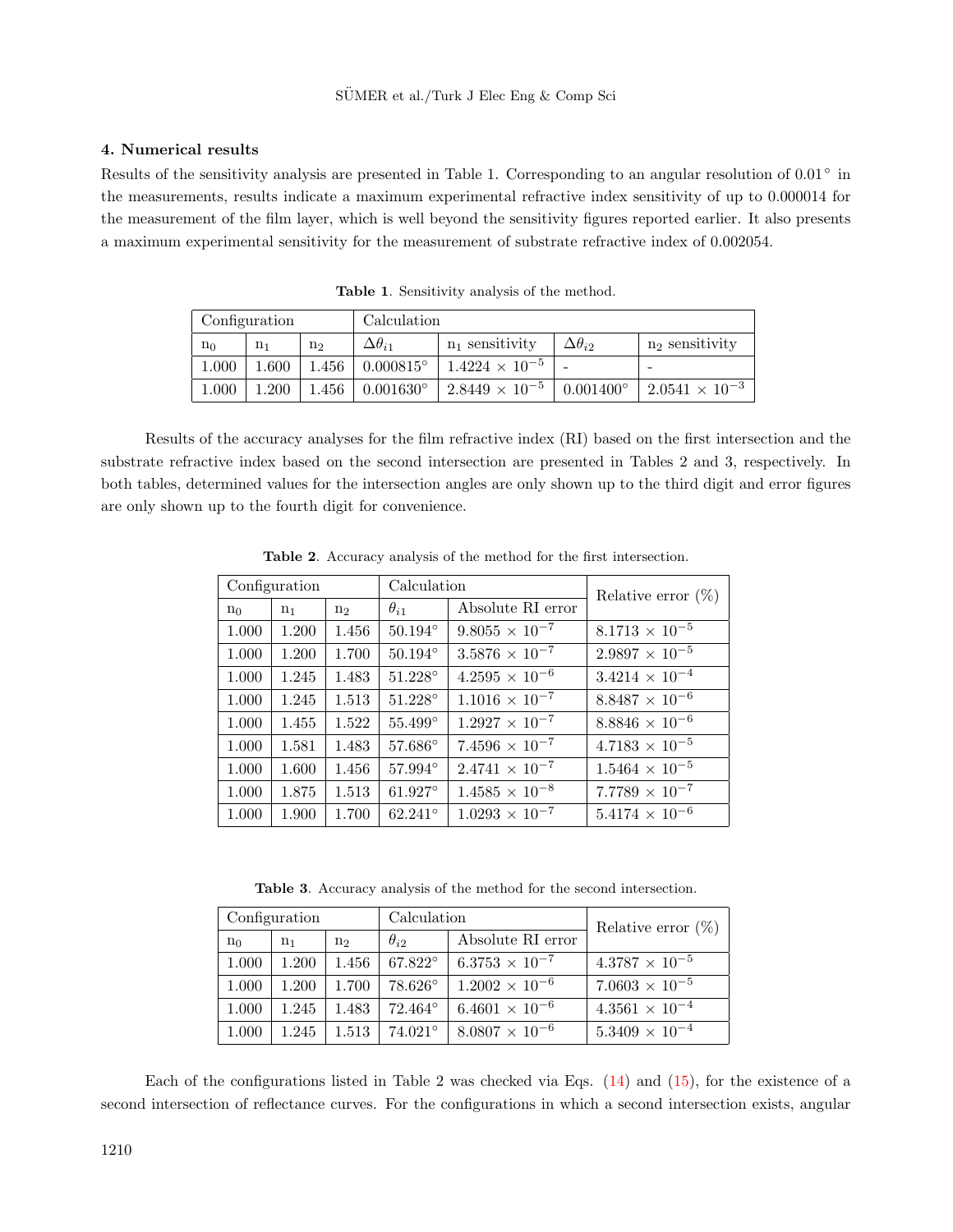values of second intersection  $\theta_{i2}$  were calculated and corresponding substrate refractive indices were calculated using  $\theta_{i1}$  values from Table 2 and Eq. ([16\)](#page-5-0).

For the optical film measurement, results of the accuracy analysis show a minimum accuracy of 4.25 *<sup>×</sup>* <sup>10</sup>*−*<sup>6</sup> in refractive index value, corresponding to a relative error rate of 3.42 *<sup>×</sup>* <sup>10</sup>*−*<sup>4</sup> %. In determining the substrate refractive index, results show a minimum accuracy of 8.08 *<sup>×</sup>* <sup>10</sup>*−*<sup>6</sup> in refractive index value, corresponding to an error rate of 5.34  $\times$  10<sup>-4</sup>%. In addition to the minimum accuracy, the optical film measurement results also indicate that it is possible to reach a maximum accuracy of 1.45 *<sup>×</sup>* <sup>10</sup>*−*<sup>8</sup> using the method, corresponding to a minimum relative error of  $7.77 \times 10^{-7}$ %.

#### **5. Experimental results**

For the experimental verification of the calculated sensitivities, the angular reflectance measurement system illustrated in Figure 11 was set up. The computer controlled setup includes a 632.8 nm He-Ne laser for measuring the angular reflectance of the samples, where the measured reflectance values were simultaneously normalized against the source output to eliminate any noise factors and variations in the source power.

In the study, angular reflectance characteristics of three samples of AA/PVA (acrylamide/polyvinyl alcohol) film-covered glass substrates with film thicknesses of 75  $\mu$ m, 80  $\mu$ m, and 90  $\mu$ m were measured and the obtained results are presented in Figure 12. It is known from earlier bulk measurement studies that the polymer has a refractive index of 1.455 at 632.8 nm wavelength. The chemical composition and preparation process of the polymer film samples were described elsewhere [3].



**Figure 11**. Experimental setup. **Figure 12**. Reflectance curves of the three film-on-glass samples.

Close study of the reflectance curves presented in Figure 13 reveals the intersection point at  $\theta_i = 55.5012^\circ$ , corresponding to an absolute refractive index error of 7.1707 *<sup>×</sup>* <sup>10</sup>*−*<sup>5</sup> and a relative error of 4.9283 *<sup>×</sup>* <sup>10</sup>*−*<sup>3</sup> %. (It is worth noting that a mild zoom into the resultant figure reveals that the data point close to 53.5 *◦* is not an actual intersection.) The configuration under investigation and the overall results are reviewed in Table 4.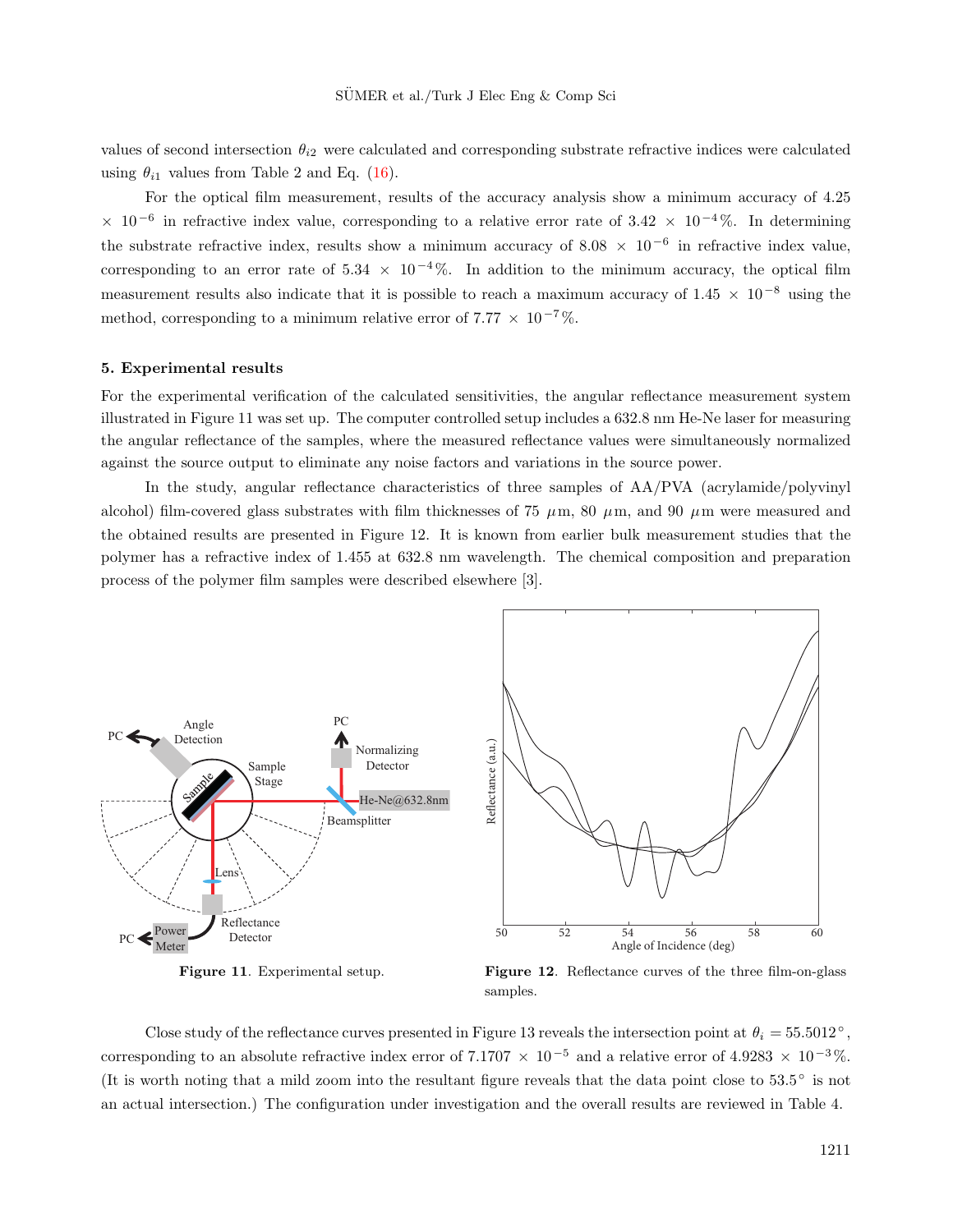

**Figure 13**. Exact point of intersection analysis for the reflectance curves.

**Table 4**. Experimental results.

| Configuration |    | Measurement results |            | Relative error $(\%)$                                          |                         |
|---------------|----|---------------------|------------|----------------------------------------------------------------|-------------------------|
| $n_0$         | n1 | n۰                  | $\theta_i$ | Absolute RI error                                              |                         |
| 1.000         |    |                     |            | $1.455$   $1.522$   $55.501^{\circ}$   $7.1707 \times 10^{-5}$ | $4.9283 \times 10^{-3}$ |

Considering the absolute and relative error values achieved through the experimental results, it can be seen that the calculations regarding the maximum accuracy of the method hold. Even though only three samples were involved in the experimental studies, the results obtained demonstrate that highly accurate results are readily achievable. Increasing the number of samples used in the measurements would further improve the achieved results and bring the experimental results closer to the calculated limits.

While the experimental results indicate that the measured sample structure leads to a single intersection of reflectance curves, this result is also confirmed by cross-checking the conditions of Eq. ([14\)](#page-4-0) or [\(15](#page-4-1)) with the obtained results.

# **6. Conclusion**

In this work, with the Brewster's angle method it has been shown theoretically and experimentally that neither the thickness of the film layer nor the refractive index of the substrate needs to be known in order to obtain the film refractive index. The conditions for the existence and the angular value of the second intersection were presented and a new method was introduced for the measurement of the substrate refractive index by only using the intersection points.

Assuming an angular measurement resolution of 0.01 *◦* in the setup, the method has been shown to have a maximum experimental film refractive index sensitivity of 0.000014 and maximum substrate refractive index sensitivity of 0.002054. Furthermore, experimental verification of the study led to an absolute error in film refractive index measurement of 0.000072 and a relative error of 0.0049%, where both error values are subject to further improvement by increasing the number of samples employed in the measurements.